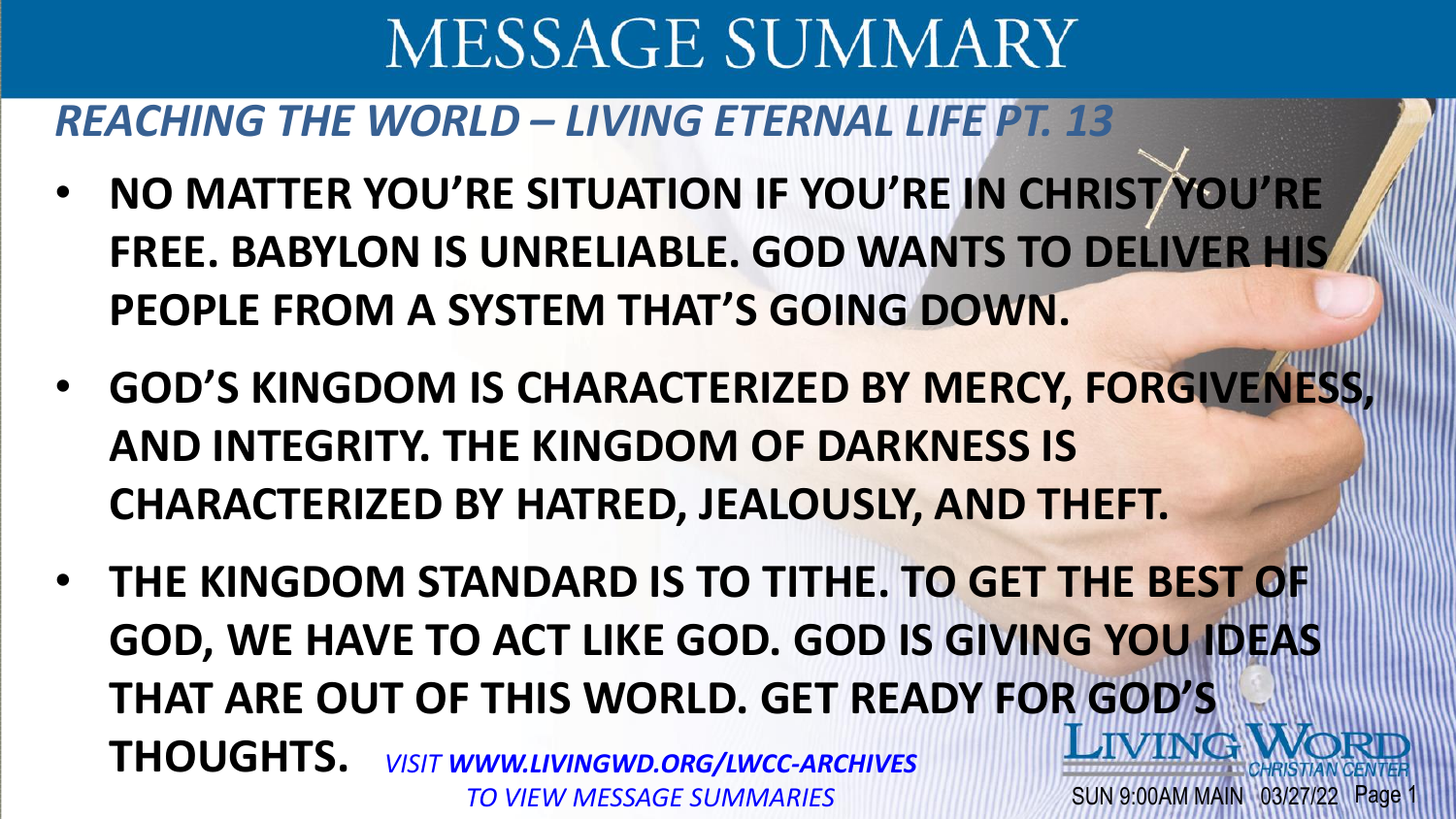### *REACHING THE WORLD – LIVING ETERNAL LIFE PT. 13*

- **IF YOU'RE GOING TO LIVE ETERNAL LIFE, GET READY FOR FOOLISH THOUGHTS. MIRACLES DON'T COME WITH REASON.**
- **GOD WANTS YOU TO SAY WHAT'S TRUE. WHEN YOU SAY WHAT'S TRUE, REVELATION WILL COME. YOU WILL OPERATE IN MIRACLES ON DEMAND.**
- **SPECTRUM OF REALITY. THERE'S NOTHING IN THE EARTH THAT CAN STOP YOUR SUCCESS. ONCE YOU GET OFF THE SYSTEM, YOU CAN DOMINATE THE SYSTEM.**

SUN 9:00AM MAIN 03/27/22 Page 2

LIVING

• **TREES ARE PRODUCERS.**

*VISIT WWW.LIVINGWD.ORG/LWCC-ARCHIVES TO VIEW MESSAGE SUMMARIES*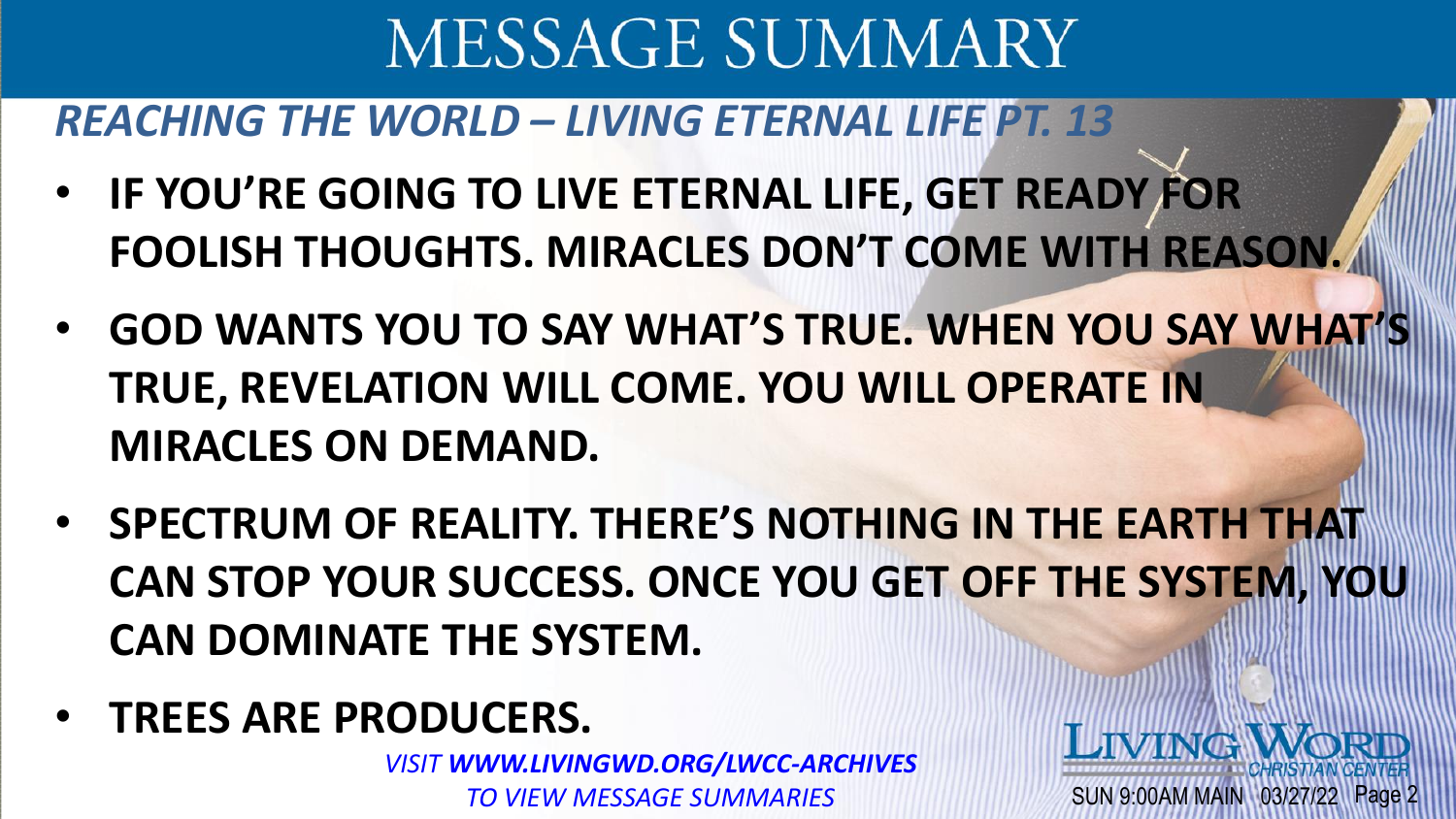*REACHING THE WORLD – LIVING ETERNAL LIFE PT. 13*

- **THE PLACES YOU'RE GOING, YOU'LL NEED A MIRACLE TO REACH YOUR DESTINY.**
- **FEAR IS DESIGNED TO KEEP YOU FROM THE FOURTH DEMENSION AND IN NATURAL TIME. TO GET A MIRACLE, GET OUT OF TIME.**
- **YOUR PROVISION WAS THERE BEFORE THE PROBLEM. WHEN YOU CAN'T SEE, GOD CAN'T DELIVER. THERE'S REVELATION INVOLVED IN MIRACLES. WHEN YOU HAVE FAITH, YOU'LL OBEY GOD.**

*VISIT WWW.LIVINGWD.ORG/LWCC-ARCHIVES TO VIEW MESSAGE SUMMARIES*